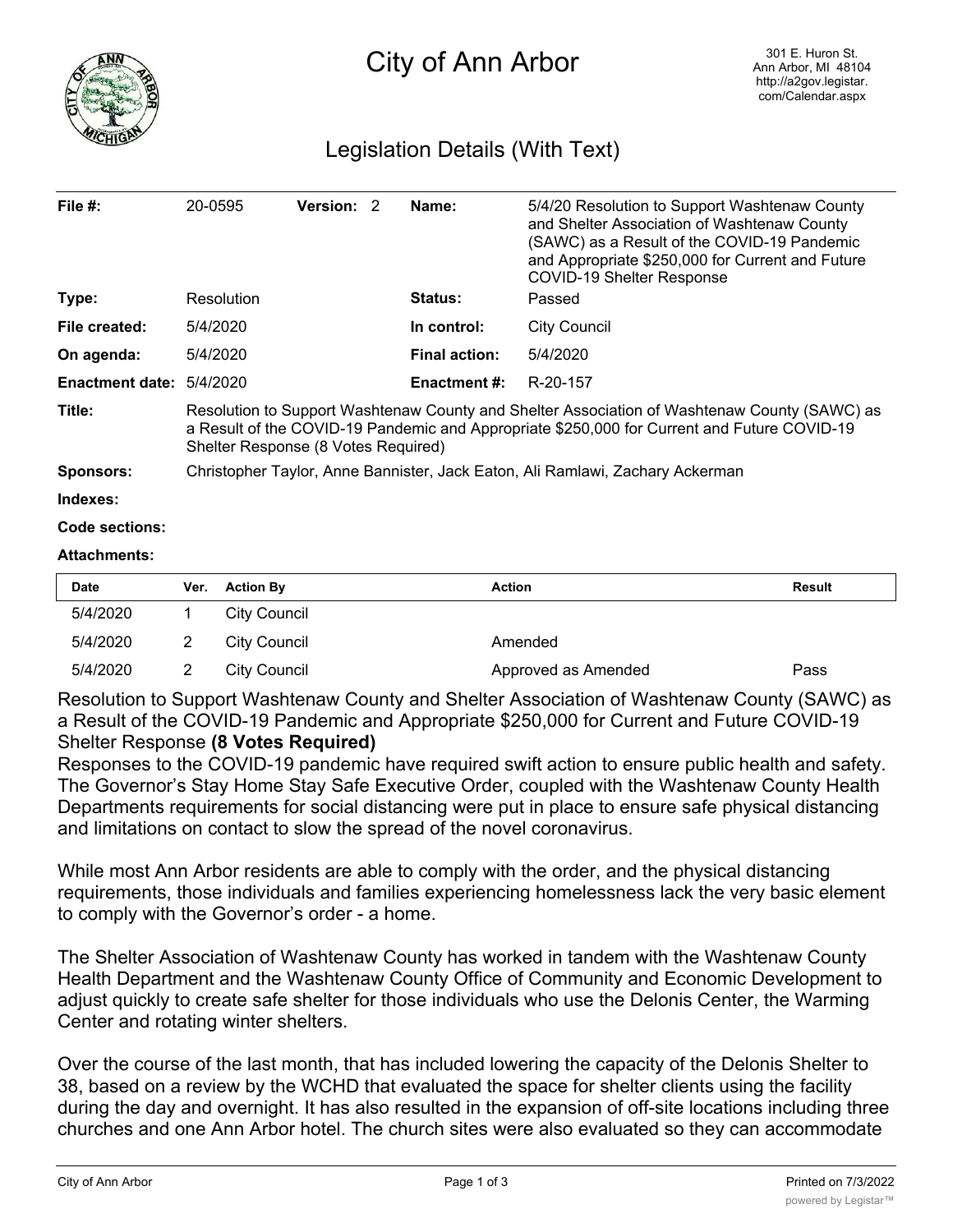the physical distancing requirement. The hotel provides individual rooms to clients who then have safe, individual space, and are prioritized for those who are more medically fragile or at-risk for COVID-19.

The expansion of locations, just as winter warming season was ending, required a number of changes for SAWC, including additional support from Washtenaw County. All sites require 24/7 staffing, case management, supplies, laundry, food, and other items to support ongoing shelter efforts. Based on costs incurred in March and April, and potential increase in homelessness as eviction moratoriums are lifted, SAWC's best estimate for staff costs would exceed \$600,000 by the end of June, and the County's contributions are estimated at about \$300,000-600,000 a month depending on the number of individual units (hotel or dorm) and meals provided.

Washtenaw County and SAWC are currently working on an MOU to clarify roles and financial contributions to increased sheltering costs. SAWC is currently covering the costs of 24/7 staffing at all sites including operational and case management staff, individual laundry, transportation of residents between sites, cleaning supplies, PPE and other supplies and incidentals. Washtenaw County has the contract and is paying for the hotel units as well as 3 meals a day per person at all off -site locations.

To ensure the ability to provide shelter, case management and additional services, a request is being made to the City of Ann Arbor to provide financial support of up to \$250,000 to Washtenaw County and SAWC in two key ways:

- · \$125,000 contribution to cover costs incurred in March and April due to the rapid expansion of shelter locations in response to the COVID-19 pandemic. The funding will be pro-rated between the two entities based on costs incurred (assuming FEMA reimbursement, when eligible)
- · \$125,000 for future costs beginning May 1, 2020 that support COVID-19 response including use of the City's funding as required 25% local match for FEMA reimbursable expenses for County support and SAWC's operations. The funding will be pro-rated between the two entities based on costs incurred. If funds are not utilized, they will be returned to the City.

As the public health emergency continues, SAWC, along with the County, are working to test all Shelter clients for COVID-19. This could result in the shifting in shelter settings - including changes within congregate and/or addition of individual room settings such as hotels or dorms. The County and SAWC have been and remain committed to serving this population, but cannot predict the need or related costs, so additional support will help ensure safety for Shelter clients moving forward.

To date the Shelter has received \$20,000 from United Way of Washtenaw County, \$7,500 from Key Bank, and Washtenaw County is covering costs for the hotel and related food expenses (with an expectation that 75% of the cost will be reimbursable by FEMA). Prepared by: Teresa Gillotti, Community Development Director Reviewed by: Derek Delacourt, Community Services Area Administrator Approved by: Tom Crawford, Interim City Administrator Whereas, Governor Whitmer has declared a state of emergency due to the presence of COVID-19 in the state and the Stay Home Stay Safe executive order;

Whereas, Homeless populations are not able to comply with the order, putting themselves and those they have contact with at risk for spread of COVID-19;